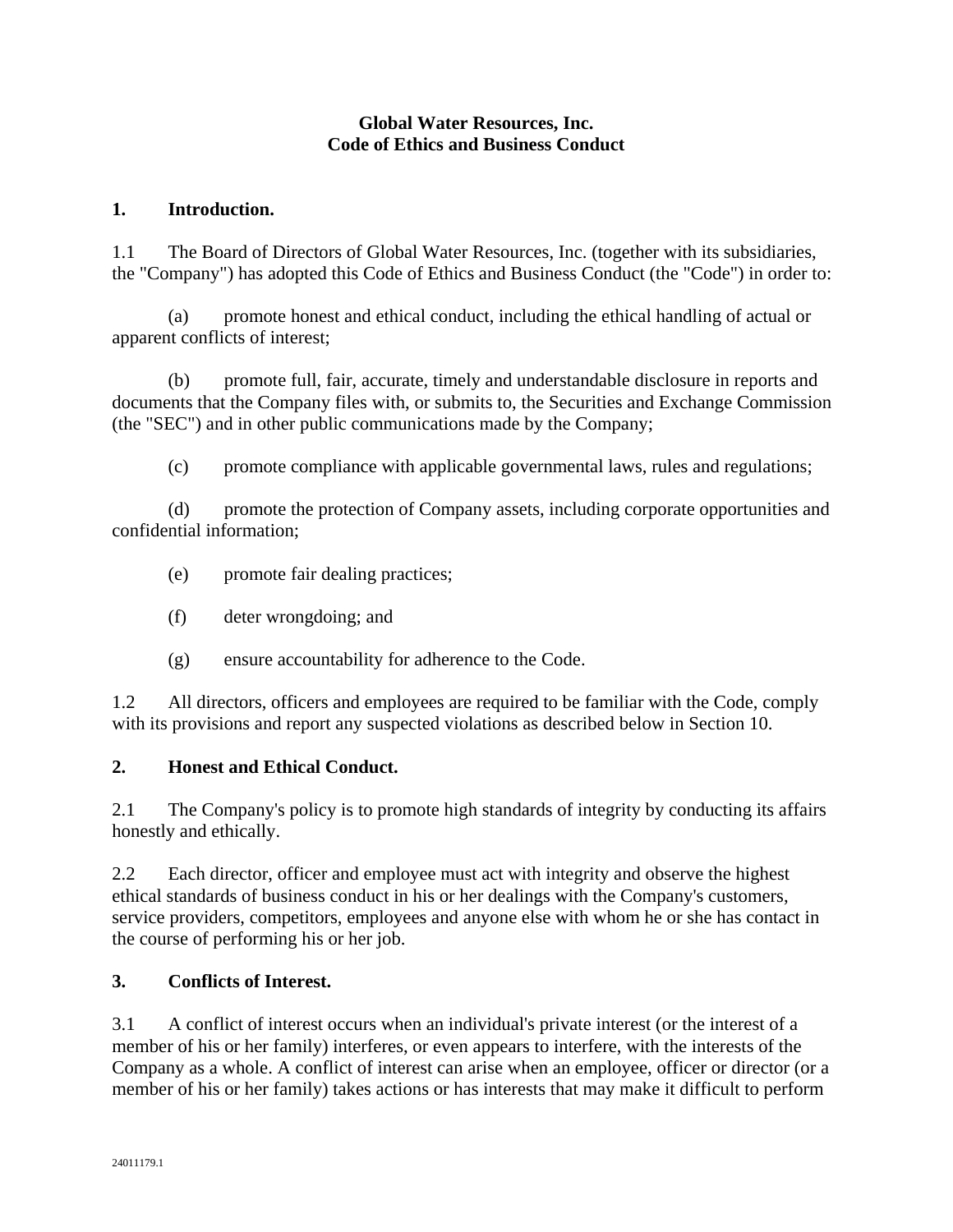his or her work for the Company objectively and effectively. Conflicts of interest also arise when an employee, officer or director (or a member of his or her family) receives improper personal benefits as a result of his or her position in the Company.

3.2 Loans by the Company to, or guarantees by the Company of obligations of, employees or their family members are of special concern and could constitute improper personal benefits to the recipients of such loans or guarantees, depending on the facts and circumstances. Loans by the Company to, or guarantees by the Company of obligations of, any director or executive officer or their family members are expressly prohibited.

3.3 Whether or not a conflict of interest exists or will exist can be unclear. Conflicts of interest should be avoided unless specifically authorized as described in Section 3.4.

3.4 Persons other than directors and executive officers who have questions about a potential conflict of interest or who become aware of an actual or potential conflict should discuss the matter with, and seek a determination and prior authorization or approval from, their supervisor. A supervisor may not authorize or approve conflict of interest matters or make determinations as to whether a problematic conflict of interest exists without first providing the Chief Financial Officer with a written description of the activity and seeking the Chief Financial Officer's written approval. If the supervisor is himself involved in the potential or actual conflict, the matter should instead be discussed directly with the Chief Financial Officer. Directors and executive officers must seek determinations and prior authorizations or approvals of potential conflicts of interest exclusively from the Audit and Risk Committee.

# **4. Compliance.**

4.1 Employees, officers and directors should comply, both in letter and spirit, with all applicable laws, rules and regulations in the cities, states and countries in which the Company operates.

4.2 Although not all employees, officers and directors are expected to know the details of all applicable laws, rules and regulations, it is important to know enough to determine when to seek advice from appropriate personnel.

4.3 No director, officer or employee may purchase or sell any Company securities while in possession of material non-public information regarding the Company, nor may any director, officer or employee purchase or sell another company's securities while in possession of material non-public information regarding that company. It is against Company policies and illegal for any director, officer or employee to use material non-public information regarding the Company or any other company to:

- (a) obtain profit for himself or herself; or
- (b) directly or indirectly "tip" others who might make an investment decision on the basis of that information.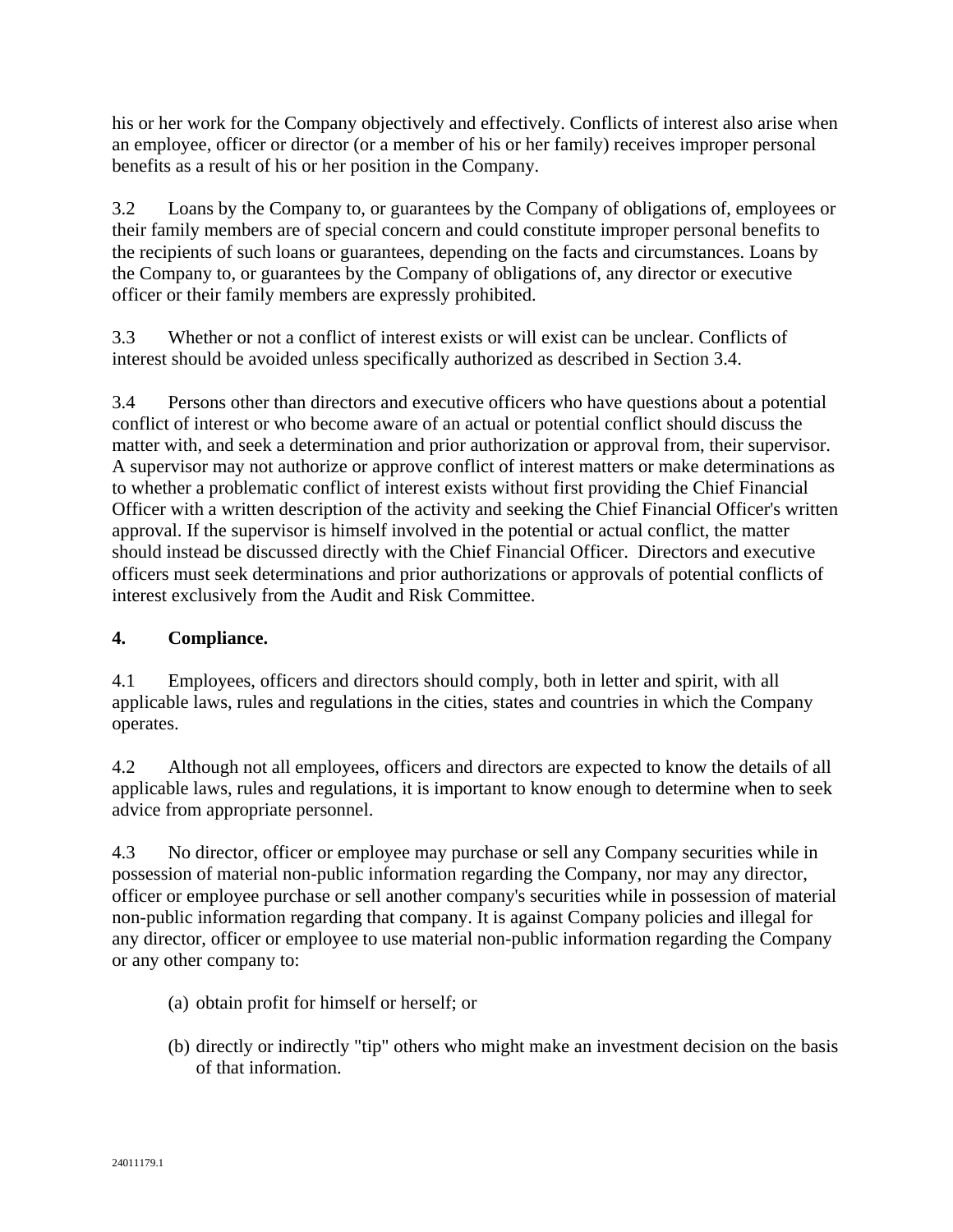# **5. Disclosure.**

5.1 The Company's periodic reports and other documents filed with the SEC, including all financial statements and other financial information, must comply with applicable federal securities laws and SEC rules.

5.2 Each director, officer and employee who contributes in any way to the preparation or verification of the Company's financial statements and other financial information must ensure that the Company's books, records and accounts are accurately maintained. Each director, officer and employee must cooperate fully with the Company's accounting and internal audit departments, as well as the Company's independent public accountants and counsel.

5.3 Each director, officer and employee who is involved in the Company's disclosure process must:

- (a) be familiar with and comply with the Company's disclosure controls and procedures and its internal control over financial reporting; and
- (b) take all necessary steps to ensure that all filings with the SEC and all other public communications about the financial and business condition of the Company provide full, fair, accurate, timely and understandable disclosure.

# **6. Protection and Proper Use of Company Assets.**

6.1 All directors, officers and employees should protect the Company's assets and ensure their efficient use. Theft, carelessness and waste have a direct impact on the Company's profitability and are prohibited.

6.2 All Company assets should be used only for legitimate business purposes, though incidental personal use may be permitted. Any suspected incident of fraud or theft should be reported for investigation immediately.

6.3 The obligation to protect Company assets includes the Company's proprietary information. Proprietary information includes intellectual property such as trade secrets, patents, trademarks, and copyrights, as well as business and marketing plans, engineering and manufacturing ideas, designs, databases, records and any non-public financial data or reports. Unauthorized use or distribution of this information is prohibited and could also be illegal and result in civil or criminal penalties.

# **7. Corporate Opportunities.**

All directors, officers and employees owe a duty to the Company to advance its interests when the opportunity arises. Directors, officers and employees are prohibited from taking for themselves personally (or for the benefit of friends or family members) opportunities that are discovered through the use of Company assets, property, information or position. Directors, officers and employees may not use Company assets, property, information or position for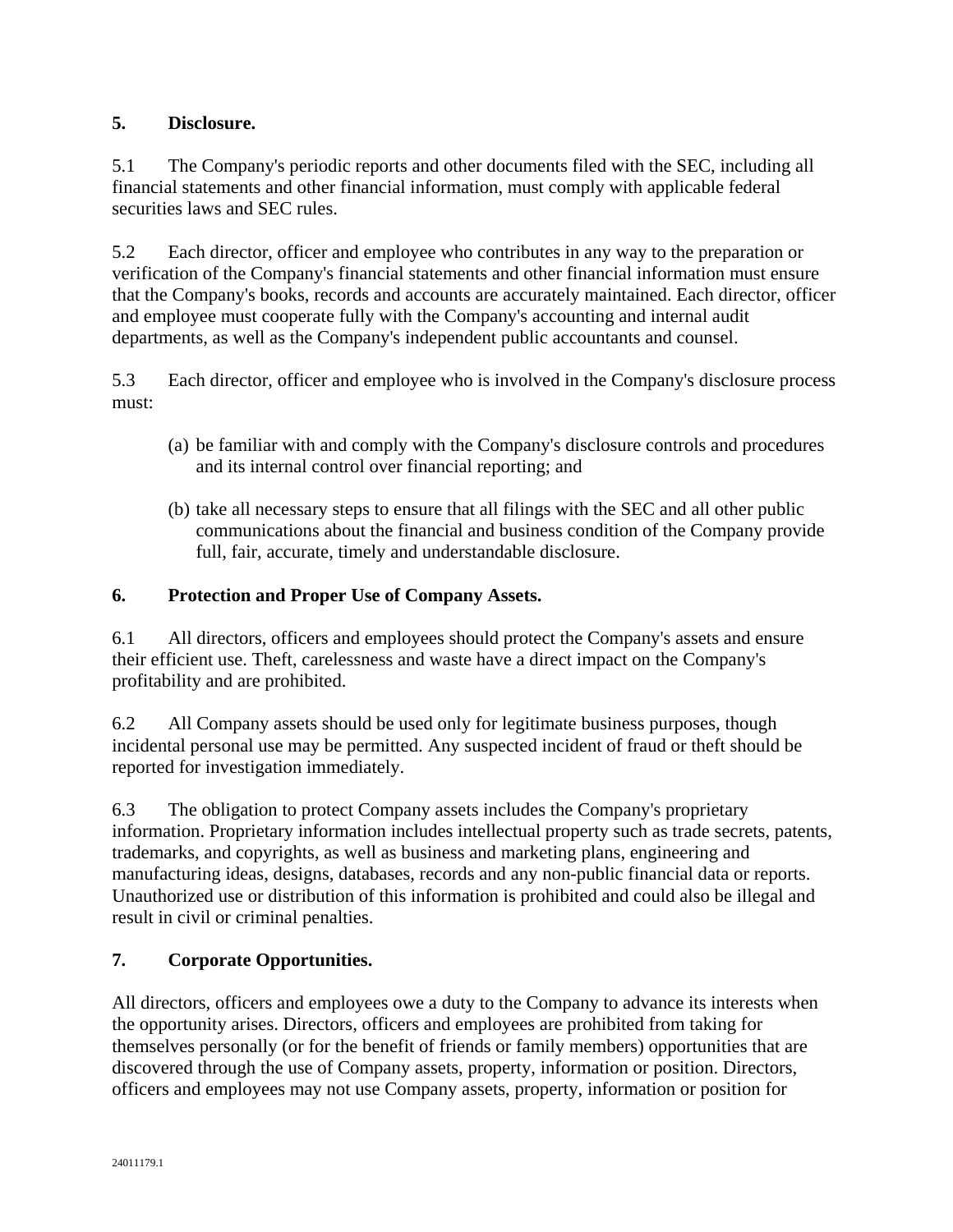personal gain (including gain of friends or family members). In addition, no director, officer or employee may compete with the Company.

# **8. Confidentiality.**

Directors, officers and employees should maintain the confidentiality of information entrusted to them by the Company or by its customers, suppliers or partners, except when disclosure is expressly authorized or is required or permitted by law. Confidential information includes all non-public information (regardless of its source) that might be of use to the Company's competitors or harmful to the Company or its customers, suppliers or partners if disclosed.

## **9. Fair Dealing.**

Each director, officer and employee must deal fairly with the Company's customers, suppliers, partners, service providers, competitors, employees and anyone else with whom he or she has contact in the course of performing his or her job. No director, officer or employee may take unfair advantage of anyone through manipulation, concealment, abuse of privileged information, misrepresentation of facts or any other unfair dealing practice.

### **10. Reporting and Enforcement.**

- 10.1 Reporting and Investigation of Violations.
	- (a) Actions prohibited by this Code involving directors or executive officers must be reported to the Corporate Governance, Nominating, Environmental and Health and Safety Committee.
	- (b) Actions prohibited by this Code involving anyone other than a director or executive officer must be reported to the reporting person's supervisor or the Chief Financial Officer.
	- (c) After receiving a report of an alleged prohibited action, the Corporate Governance, Nominating, Environmental and Health and Safety Committee, the relevant supervisor or the Chief Financial Officer must promptly take all appropriate actions necessary to investigate.
	- (d) All directors, officers and employees are expected to cooperate in any internal investigation of misconduct.
- 10.2 Enforcement.
	- (a) The Company must ensure prompt and consistent action against violations of this Code.
	- (b) If, after investigating a report of an alleged prohibited action by a director or executive officer, the Corporate Governance, Nominating, Environmental and Health